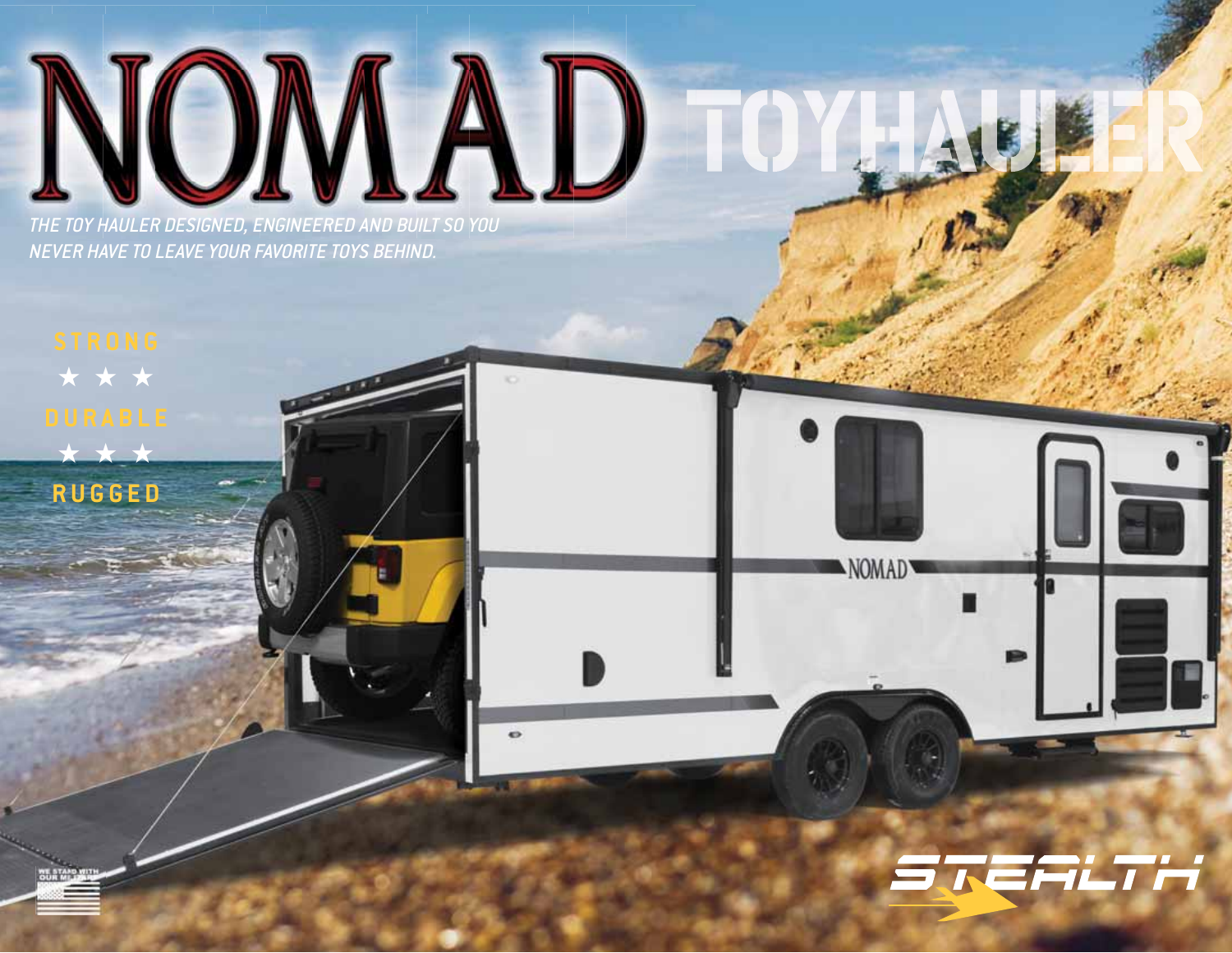★★★ **STANDARD FEATURES** ★★★

5,000# Electric A Frame Tongue Jack Electric Brakes 2-5/16 A Frame Coupler (2) Roof Vents (Garage and Living Area) 12 Volt Roof Vent Bathroom 36" Front Slant Wedge 1 pair of Rear Stabilizer Jacks 53 Gallon Fresh Water Tank (FK 46 Gallon) (2)-43 Gallon Waste Holding Tanks Large Single Bowl Kitchen Sink Double 20# LP Bottles w/Cover on A Frame 12 Volt Water Pump 6 Gallon Gas/Electric Water Heater Outside Hot & Cold Shower Tank & Battery Monitor Panel 7 Way Electrical Plug LED Interior and Exterior Lighting TV Prep Package - Coax Cable Outlets Interior and Exterior w/TV Antenna 45 Amp RV Power Center w/12V Converter 30 Amp Motor Base Plug w/ Detachable Twist-lock Power Cord **RV** Microwave 35K BTU Furnace Smoke, CO, LP Detector Fire Extinguisher Polystyrene Foam Insulation – Walls & Ceiling 3/4" Drymax Floor ATP Rubber Floor Covering (6) 5,000# Recessed D-Rings (2) Aluminum Directional Sidewall Vents E .040 Screwless Exterior Colored Aluminum ATP Fenders 24" Tall Slanted Diamond Plate Stone-guard Seamless Aluminum Flat Top Roof

26W x 78H Radius Corner Deluxe RV Door Double Fold Out RV Step

4,000# Rear Ramp Door w/Flap All Black Zinc Coated Door Hardware

Window Coverings – Garage Area Only Black Steel Mod Wheels w/Radial Tires &

Black Center Caps

Limited 3 Year Structural Warranty  $\equiv$ 



★★★ **HIGHLIGHTS** ★★★

|            |                   | <b>Call</b> | <b>Colleger Street Avenue</b> |  |
|------------|-------------------|-------------|-------------------------------|--|
|            | m                 |             |                               |  |
| ,,,,,,,,,, | <b>CARGO AREA</b> |             |                               |  |
|            |                   |             | OPTIONAL SOIA                 |  |
|            |                   |             |                               |  |



| <b>2022 NOMAD FRONT KITCHEN</b>                 | FK 18 STEEL / ALUM    | FK 20 STEEL / ALUM      | FK 22 STEEL / ALUM  | FK 24 STEEL / ALUM  | FK 26 STEEL / ALUM       | FK 28 STEEL / ALUM    | FK 30 STEEL / ALUM  |
|-------------------------------------------------|-----------------------|-------------------------|---------------------|---------------------|--------------------------|-----------------------|---------------------|
| <b>Overall Length</b>                           | $24^{\circ}$ -2"      | $26' - 2"$              | $28 - 2"$           | $30' - 2"$          | $32^{\circ} - 2^{\circ}$ | $34 - 2"$             | $36 - 2"$           |
| <b>Interior Length</b>                          | $20' - 8"$            | $22 - 8"$               | $24' - 8"$          | $26' - 8''$         | $28 - 8$ "               | $30' - 8"$            | $32 - 8"$           |
| Cargo Length (Full width)                       | 13'                   | 15'                     | 17'                 | 19'                 | 21'                      | 23'                   | 25'                 |
| Overall Height [Add 13" with AC]                | $9' - 9''$            | $9' - 9''$              | $9' - 9''$          | $9' - 11"$          | $9' - 11'$               | $10' - 1$             | $10' - 1$           |
| <b>Interior Height</b>                          | $7 - 6"$              | $7' - 6''$              | 7'.6''              | 7'.6''              | $7' - 6"$                | $7' - 6"$             | $7' - 6"$           |
| <b>Overall Width</b>                            | 102"                  | 102"                    | 102"                | 102"                | 102"                     | 102"                  | 102"                |
| <b>Interior Width</b>                           | 96"                   | 96"                     | 96"                 | 96"                 | 96"                      | 96"                   | 96"                 |
| <b>Width Between Wheel Wells</b>                | 82"                   | 82"                     | 82"                 | 80"                 | 80"                      | 80"                   | 80"                 |
| <b>Unloaded Vehicle Weight Rating</b><br>(UVWR) | $5,995$ # / $5,195$ # | $6,245$ # / 5,435 #     | $6,495$ # / 5,675 # | $6,745\#/5,915\#$   | $6,995\#/6,155\#$        | $7,242 \# / 6,395 \#$ | $7,495$ # / 6,635 # |
| <b>Gross Vehicle Weight Rating (GVWR)</b>       | 9,990#                | 9,990#                  | 9,990#              | 12,000#             | 12,000#                  | 14,000#               | 14,000 #            |
| Gross Axle Weight Rating (GAWR) X 2             | 5,200#                | 5.200#                  | 5,200#              | 6.000#              | 6.000#                   | 7.000#                | 7.000#              |
| <b>Unloaded Tongue Weight</b>                   | 899#/779#             | $937 \frac{\#}{815 \#}$ | $974\#/851\#$       | $1,012\#/887\#$     | $1,049$ # / 923 #        | $1,086$ # / 959 #     | 1,124#/995#         |
| <b>Average Payload Capacity</b>                 | $3,995$ # / 4,795 #   | $3,745$ # / 4,555 #     | $3,495$ # / 4,315 # | $5,255$ # / 6,085 # | $5,005$ # / $5,845$ #    | $6,758$ # / 7,605 #   | $6,505\#/7,365\#$   |
| Tire Size / Load Range                          | ST225/75R15 LRD       | ST225/75R15 LRD         | ST225/75R15 LRD     | ST235/80R16 LRE     | ST235/80R16 LRE          | ST235/80R16 LRE       | ST235/80R16 LRE     |



# **FRONT BATH**

## SPECIFICATION ★★★ **HIGHLIGHTS** ★★★

| 2022 NOMAD FRONT BATH                      | FB 22 STEEL / ALUM | FB 24 STEEL / ALUM  | FB 26 STEEL / ALUM  | FB 28 STEEL / ALUM  | FB 30 STEEL / ALUM    |
|--------------------------------------------|--------------------|---------------------|---------------------|---------------------|-----------------------|
| Overall Length                             | $28 - 2"$          | $30' - 2"$          | $32 - 2"$           | $34 - 2"$           | $36' - 2"$            |
| <b>Interior Length</b>                     | $24' - 8"$         | $26' - 8"$          | $28 - 8$ "          | $30' - 8"$          | $32 - 8"$             |
| Cargo Length (Full width)                  | 11'                | 13'                 | 15'                 | 17'                 | 19'                   |
| Overall Height [Add 13" with AC]           | $9' - 9"$          | $9' - 11'$          | $9' - 11'$          | $10' - 1$ "         | $10' - 1$ "           |
| <b>Interior Height</b>                     | $7' - 6"$          | $7' - 6"$           | $7 - 6"$            | $7 - 6"$            | $7 - 6"$              |
| <b>Overall Width</b>                       | 102"               | 102"                | 102"                | 102"                | 102"                  |
| <b>Interior Width</b>                      | 96"                | 96"                 | 96"                 | 96"                 | 96"                   |
| <b>Width Between Wheel Wells</b>           | 82"                | 80"                 | 80"                 | 80"                 | 80"                   |
| Unloaded Vehicle Weight Rating (UVWR)      | $6,760\#/5,940\#$  | $7,230\#/6,400\#$   | 7,480 # / 6,640#    | 7,730 # / 6,880 #   | $7,980$ # / $7,120$ # |
| <b>Gross Vehicle Weight Rating (GVWR)</b>  | 9,990#             | 12,000#             | 12,000#             | 14,000 #            | 14,000#               |
| <b>Gross Axle Weight Rating (GAWR) X 2</b> | 5,200#             | 6,000#              | 6,000#              | 7,000#              | 7,000#                |
| <b>Unloaded Tongue Weight</b>              | $1,014$ # / 891 #  | $1,085$ #/960 #     | $1,122 \# / 996 \#$ | $1,160$ # / 1,032 # | $1,197$ # /1,068      |
| <b>Average Payload Capacity</b>            | 3,230# / 4,050#    | $4,770$ # / 5,600 # | 4,520 # / 5,360#    | 6,270#/7,120#       | $6,020$ # /6,880 #    |
| Tire Size / Load Range                     | ST225/75R15 LRD    | ST235/80R16 LRE     | ST235/80R16 LRE     | ST235/80R16 LRE     | ST235/80R16 LRE       |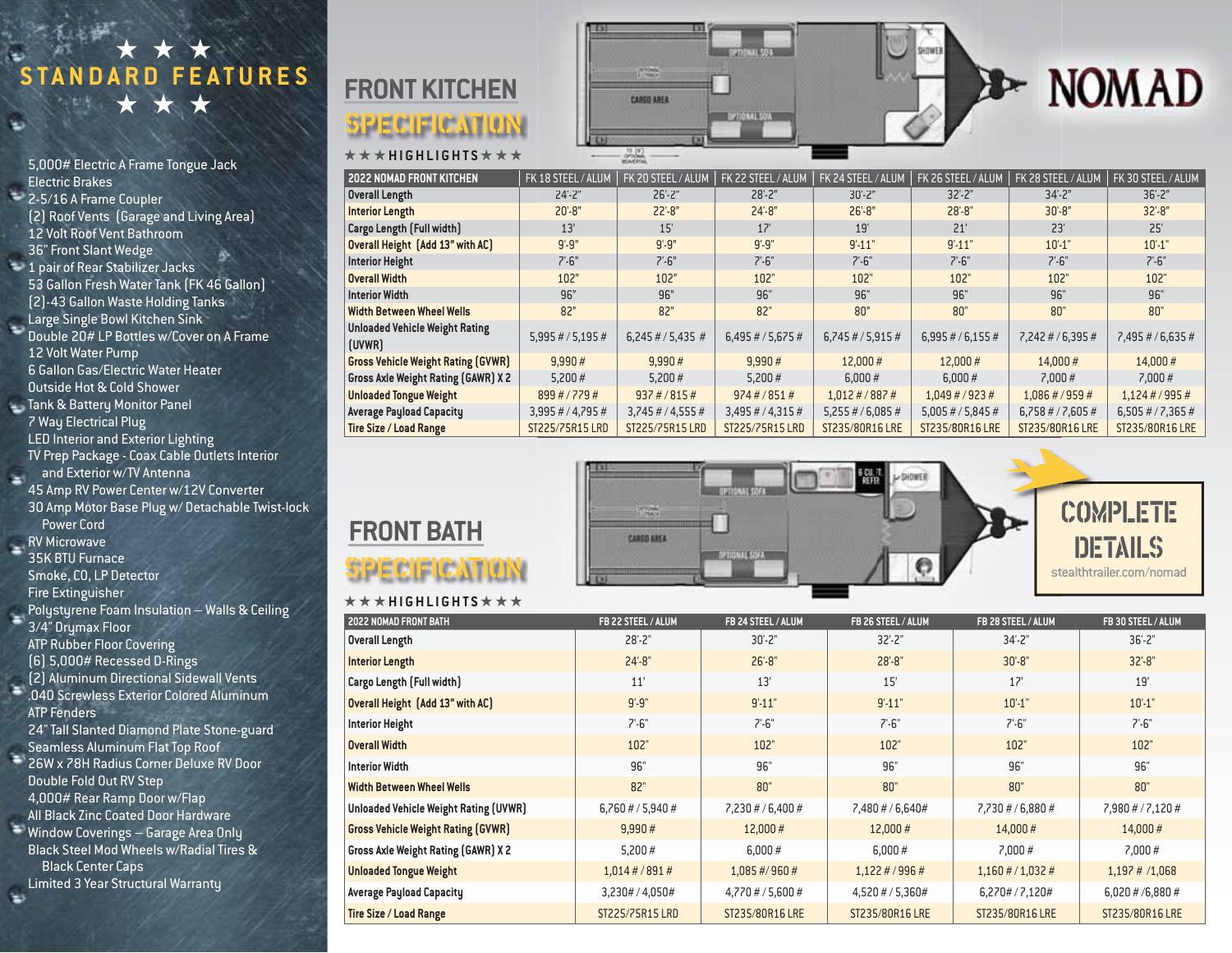## options **TOYHAULER**

## **PLATINUM NOMAD PACKAGE INCLUDES:**

Deluxe Stereo Package with: AM/FM/CD/DVD/ USB/MP3/WMA Capable Stereo, (4) Hi Output Weatherproof Speakers: (2) Interior & (2) **Exterior** 

43" TV w/ Swivel Bracket and Outside TV bracket, Rear Hide-A-Screen

## Solar Prep **WHEEL OPTIONS**

Black Aluminum Rims & Center Cap for 6-lug 15" tires (5200# Axles)

**Black Aluminum Rims & Center Cap for 8-lug** 16" tires (6000# & 7000# Axles) Aluminum Star Wheel for 15" Tires (5200#

Axles)

Aluminum Star Wheel for 16" Tires (6000# & 7000# Axles)

#### **SPARE TIRE OPTIONS**

ST225/75R15 LRD Radial Spare w/Black Steel Mod Wheel - 5200# - Ship Loose ST225/75R15 LRD Radial Spare w/All Black Aluminum Wheel - 5200# - Ship Loose

ST225/75R15 LRD Radial Spare w/Aluminum Star Wheel - 5200#

- Ship Loose

ST235/80R16 LRE Radial Spare w/Black Steel Mod Wheel- 6000#/7000# - Ship Loose ST235/80R16 LRE Radial Spare w/All Black Aluminum Wheel- 6000#/7000# - Ship Loose ST235/80R16 LRE Radial Spare w/Aluminum Star Wheel- 6000#/7000# - Ship Loose

#### **POWER AWNINGS w/HARDWARE & LED LIGHT KIT**

16' (Use on 18', 20', & 22' Nomads Only) 18' (Use on 24' & 26' Nomads Only) 20' (Use on 28' & 30' Nomads Only)

## **AIR CONDITIONERS & VENTS**

15,000 BTU Suburban Air Conditioner 2nd 15,000 BTU Suburban Air Conditioner & 50 amp Motorbase Hookup



| DUUDLL DUNN                                  | <b>CARGO AREA</b>                  |                                     |                                       |                           | <b>BED &amp; SOFA OPTIONS</b>                                                   |
|----------------------------------------------|------------------------------------|-------------------------------------|---------------------------------------|---------------------------|---------------------------------------------------------------------------------|
| SPECIFICA                                    | <b>OFTIDNAK SOFT</b>               |                                     | <b>TWIN</b><br>BUNK<br>$\overline{C}$ |                           | 68" Wall Mount Sofa (Up to<br>models, up to (4) on 28 &                         |
| <b>★★★HIGHLIGHTS★★★</b>                      | 72.287<br><b>BERNIFEN</b>          |                                     |                                       |                           | Double Happi-Jac system                                                         |
| <b>2022 NOMAD DOUBLE BUNK</b>                | DB 24 STEEL / ALUM                 | DB 26 STEEL / ALUM                  | DB 28 STEEL / ALUM                    | DB 30 STEEL / ALUM        | Queen Mattress) (22' & Lo                                                       |
| <b>Overall Length</b>                        | $30' - 2"$                         | $32 - 2"$                           | $34 - 2"$                             | $36' - 2"$                | Onlq)                                                                           |
| <b>Interior Length</b>                       | $26' - 8''$                        | $28' - 8"$                          | $30' - 8"$                            | $32' - 8"$                | Double Happi-Jac Fold Dov                                                       |
| Cargo Length (Full width)                    | 10'                                | 12'                                 | 14'                                   | 16'                       | (Requires Double                                                                |
| Overall Height [Add 13" with AC]             | $9' - 11'$                         | $9' - 11'$                          | $10' - 1$ "                           | $10' - 1$ "               | Happi-Jac System)                                                               |
| <b>Interior Height</b>                       | 7'.6''                             | $7 - 6"$                            | 7'.6''                                | $7 - 6"$                  | NOTE: ON 24 & 26 OB MOD                                                         |
| <b>Overall Width</b>                         | 102"                               | 102"                                | 102"                                  | 102"                      | EITHER HAPPI-JAC OR WAL                                                         |
| <b>Interior Width</b>                        | 96"                                | 96"                                 | 96"                                   | 96"                       | <b>INSTALLED</b>                                                                |
| <b>Width Between Wheel Wells</b>             | 80"                                | 80"                                 | 80"                                   | 80"                       | <b>EXTERIOR / CARGO O</b>                                                       |
| <b>Unloaded Vehicle Weight Rating (UVWR)</b> | $7,445$ # / 6,615 #                | 7,695 # / 6,855 #                   | 7,945 # / 7,095#                      | 8,195 # / 7,335 #         | Two-Tone Exterior with 4"                                                       |
| <b>Gross Vehicle Weight Rating (GVWR)</b>    | 12.000 #                           | 12,000#                             | 14.000 #                              | 14,000 #                  | <b>Divider Strip</b>                                                            |
| Gross Axle Weight Rating (GAWR) X 2          | 6.000#                             | 6.000#                              | 7.000#                                | 7.000#                    | <b>Beavertail</b>                                                               |
| <b>Unloaded Tongue Weight</b>                | $1,117$ # / 992 #                  | $1,154$ # / 1,028 #                 | $1,192 \# / 1,064 \#$                 | $1,229$ # / $1,100$ #     | <b>ATP Transition Flap (Floor 1</b>                                             |
| <b>Average Payload Capacity</b>              | 4,555 # / 6,485 #                  | $4,305$ # / 5,145 #                 | $6,055$ # / 6,905 #                   | $5,805$ # / 6,665 #       | <b>E-Track Recessed in Floor</b>                                                |
| Tire Size / Load Range                       | ST235/80R16 LRE                    | ST235/80R16 LRE                     | ST235/80R16 LRE                       | ST235/80R16 LRE           | (ALL MODELS & LENGTHS)                                                          |
|                                              |                                    |                                     |                                       |                           | <b>E-Track Recessed in Floor</b><br>[26' thru 30' NOMAD FK Or                   |
| <b>QUEEN BED</b>                             | æ                                  |                                     | QUEEN BED                             |                           | <b>E-Track Recessed in Floor</b><br>(ALL MODELS & LENGTHS)<br><b>MODELS</b>     |
| <b>SPECIFICATION</b>                         | <b>CARGO AREA</b><br>OPTIONAL SOFA | <b>S CUL FT.</b><br>REFER<br>PANTRY | WARD                                  |                           | <b>E-Track Recessed in Floor</b><br>- [26' thru 30' NOMAD FK I<br><b>MODELS</b> |
| ★★★HIGHLIGHTS★★★                             | $72,017$<br>$-0000$                |                                     |                                       |                           | 54"w x 60"h Escape Door                                                         |
| 2022 NOMAD QUEEN BED                         | <b>QB 24 STEEL / ALUM</b>          | <b>QB 26 STEEL / ALUM</b>           | <b>QB 28 STEEL / ALUM</b>             | <b>QB 30 STEEL / ALUM</b> | FK Nomad's Only) *** Note                                                       |
| <b>Overall Length</b>                        | $30' - 2"$                         | $32^{\circ} - 2^{\circ}$            | $34 - 2"$                             | $36' - 2"$                | Available                                                                       |



| 2022 NOMAD QUEEN BED                      | <b>QB 24 STEEL / ALUM</b> | <b>QB 26 STEEL / ALUM</b> | <b>QB 28 STEEL / ALUM</b> | <b>QB 30 STEEL / ALUM</b> |
|-------------------------------------------|---------------------------|---------------------------|---------------------------|---------------------------|
| Overall Length                            | $30' - 2"$                | $32 - 2"$                 | $34 - 2"$                 | $36 - 2"$                 |
| <b>Interior Length</b>                    | $26' - 8"$                | $28' - 8"$                | $30' - 8"$                | $32 - 8"$                 |
| Cargo Length (Full width)                 | 10'                       | 12'                       | 14'                       | 16'                       |
| Overall Height (Add 13" with AC)          | $9' - 11'$                | $9' - 11'$                | $10' - 1$ "               | $10' - 1$ "               |
| Interior Height                           | $7 - 6"$                  | $7 - 6"$                  | $7 - 6"$                  | $7 - 6"$                  |
| <b>Overall Width</b>                      | 102"                      | 102"                      | 102"                      | 102"                      |
| Interior Width                            | 96"                       | 96"                       | 96"                       | 96"                       |
| Width Between Wheel Wells                 | 80"                       | 80"                       | 80"                       | 80"                       |
| Unloaded Vehicle Weight Rating (UVWR)     | 7,780 # / 6,950 #         | $8,030$ # / 7,190 #       | 8,280 # / 7,430#          | 8,530 # / 7,670 #         |
| <b>Gross Vehicle Weight Rating (GVWR)</b> | 12,000 #                  | 12,000#                   | 14,000 #                  | 14,000 #                  |
| Gross Axle Weight Rating (GAWR) X 2       | 6,000#                    | 6,000#                    | 7,000#                    | 7,000#                    |
| <b>Unloaded Tongue Weight</b>             | $1,167$ # / 1,043 #       | $1,205$ # / $1,079$ #     | $1,242 \# / 1,115 \#$     | $1,280$ # $/ 1,151$ #     |
| Average Payload Capacity                  | $4,220$ # / 5,050 #       | $3,970$ # / 4,810 #       | $5,720$ # / 6,570 #       | $5,470$ # / 6,330 #       |
| Tire Size / Load Range                    | ST235/80R16 LRE           | ST235/80R16 LRE           | ST235/80R16 LRE           | ST235/80R16 LRE           |

## **OPTIONS** ★★★ **TOYHAULER** ★★★

68" Wall Mount Sofa (Up to (2) on 18 to 26 models, up to (4) on 28 & 30 Models)

Double Happi-Jac system (included (1) Queen Mattress) (22' & Longer Nomads Only)

Double Happi-Jac Fold Down 55" Sofa's (2) (Requires Double Happi-Jac System)

NOTE: ON 24 & 26 QB MODELS ONLY --- EITHER HAPPI-JAC OR WALL SOFAS CAN BE INSTALLED

### **EXTERIOR / CARGO OPTIONS**

Two- Tone Exterior with 4" Black Accent Divider Strip

ATP Transition Flap (Floor to Ramp) c E-Track Recessed in Floor - (3) 10' Sections

(ALL MODELS & LENGTHS) E-Track Recessed in Floor - (3) 20' sections

(26' thru 30' NOMAD FK Only)

E-Track Recessed in Floor - (3) 10' Sections (ALL MODELS & LENGTHS) ALUMINUM **MODELS** 

E-Track Recessed in Floor - (3) 20' sections - (26' thru 30' NOMAD FK Only) ALUMINUM MODELS

54"w x 60"h Escape Door (26' thru 30' FK Nomad's Only) \*\*\* Note: R/S Sofa Not Available

54"w x 60"h Escape Door (26' thru 30' DB & FB Only) N/A ON QB Model \*\*\* Note: R/S Sofa Not Available

**NOMAD** 

complete details stealthtrailer.com/nomad -